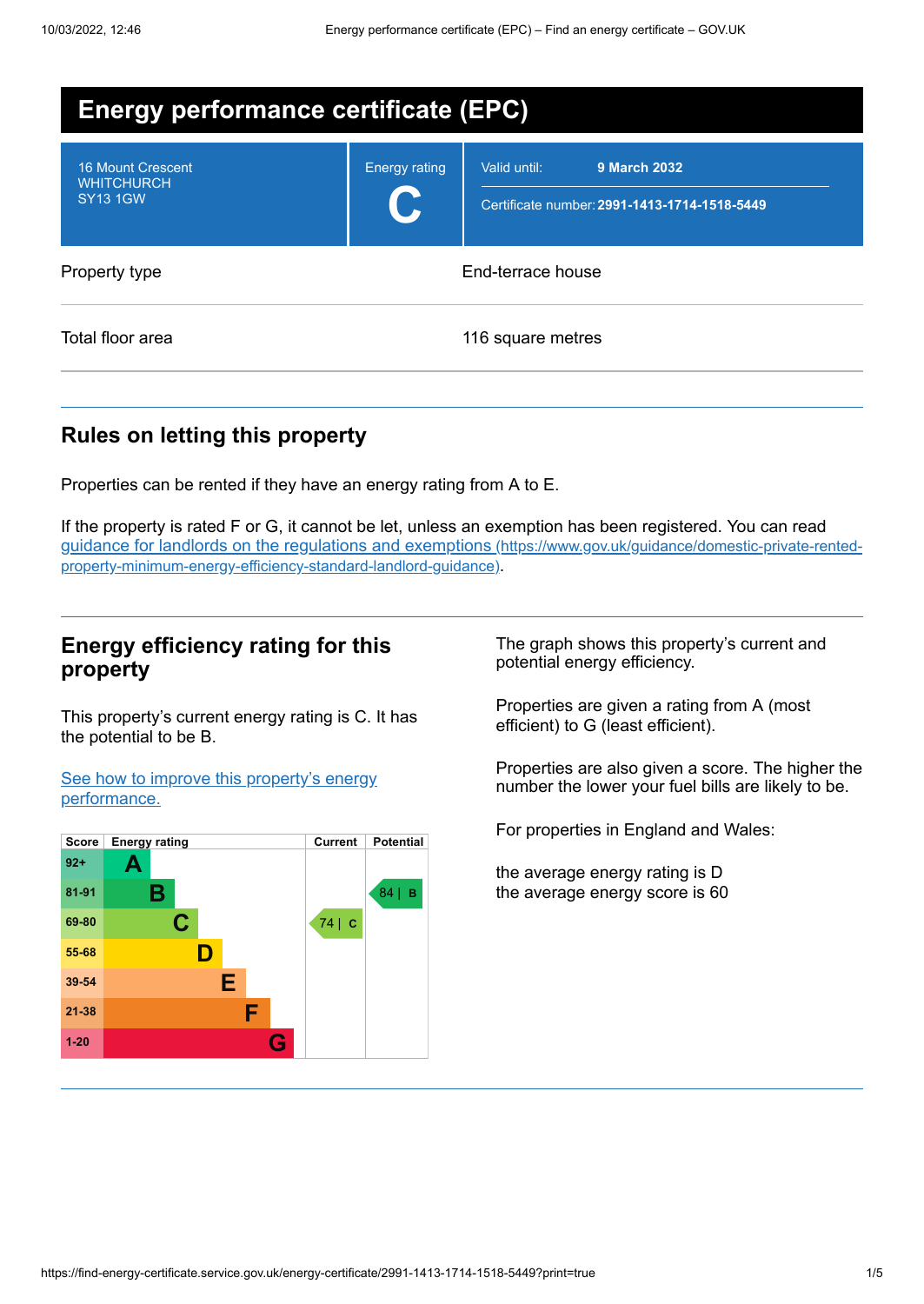# **Breakdown of property's energy performance**

This section shows the energy performance for features of this property. The assessment does not consider the condition of a feature and how well it is working.

Each feature is assessed as one of the following:

- very good (most efficient)
- good
- average
- poor
- very poor (least efficient)

When the description says "assumed", it means that the feature could not be inspected and an assumption has been made based on the property's age and type.

| <b>Feature</b>       | <b>Description</b>                          | Rating  |
|----------------------|---------------------------------------------|---------|
| Wall                 | Cavity wall, as built, insulated (assumed)  | Good    |
| Roof                 | Pitched, 250 mm loft insulation             | Good    |
| Window               | Fully double glazed                         | Good    |
| Main heating         | Boiler and radiators, mains gas             | Good    |
| Main heating control | Programmer, room thermostat and TRVs        | Good    |
| Hot water            | From main system                            | Good    |
| Lighting             | Low energy lighting in 36% of fixed outlets | Average |
| Floor                | Solid, insulated (assumed)                  | N/A     |
| Floor                | To unheated space, insulated (assumed)      | N/A     |
| Secondary heating    | Room heaters, mains gas                     | N/A     |

### **Primary energy use**

The primary energy use for this property per year is 169 kilowatt hours per square metre (kWh/m2).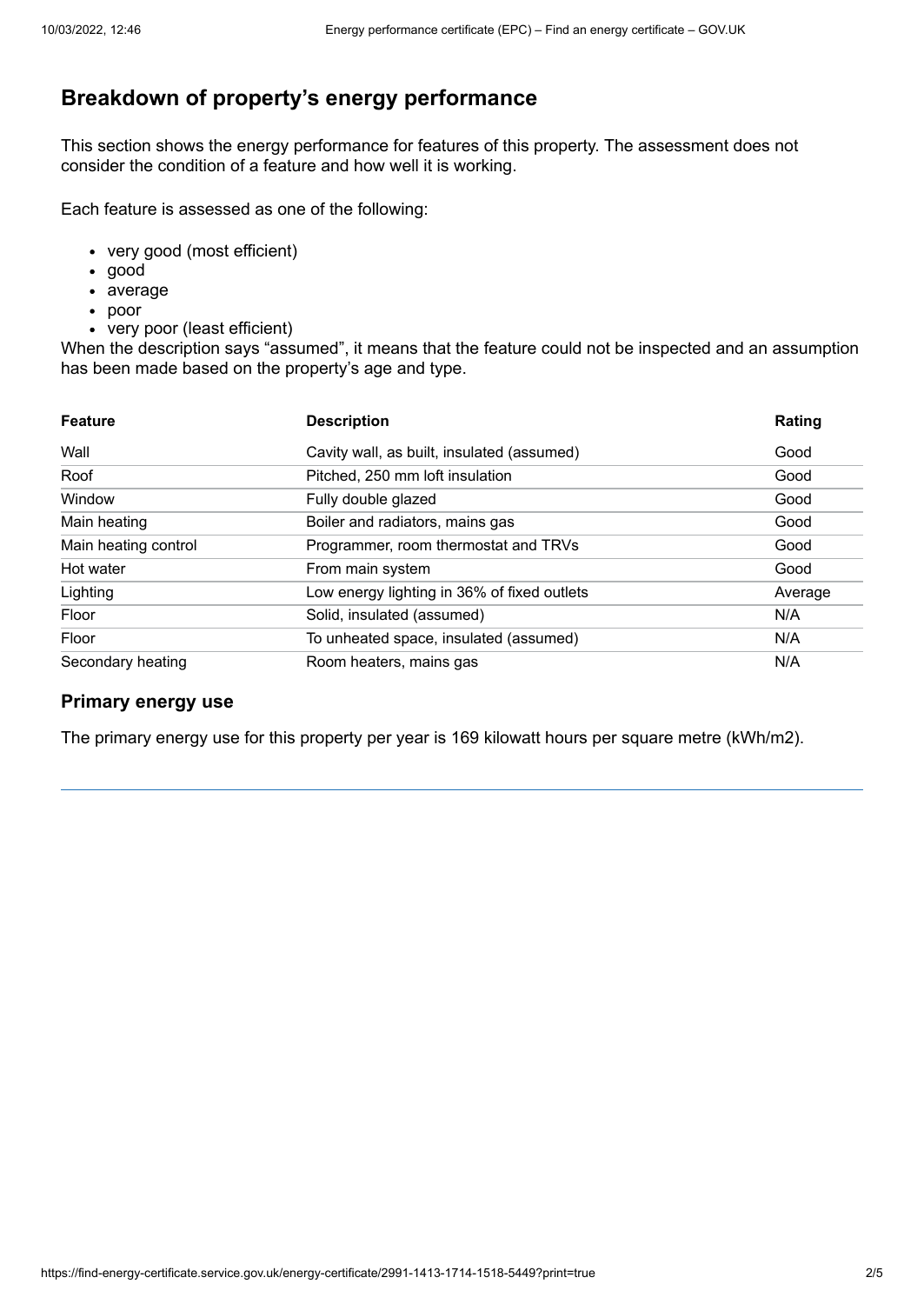| <b>Environmental impact of this</b><br>property                                                        |                 | This property produces                                                                                                                        | 3.5 tonnes of CO2 |
|--------------------------------------------------------------------------------------------------------|-----------------|-----------------------------------------------------------------------------------------------------------------------------------------------|-------------------|
| This property's current environmental impact<br>rating is C. It has the potential to be B.             |                 | This property's potential<br>production                                                                                                       | 2.2 tonnes of CO2 |
| Properties are rated in a scale from A to G<br>based on how much carbon dioxide (CO2) they<br>produce. |                 | By making the recommended changes, you<br>could reduce this property's CO2 emissions by<br>1.3 tonnes per year. This will help to protect the |                   |
| Properties with an A rating produce less CO2                                                           |                 | environment.                                                                                                                                  |                   |
| than G rated properties.                                                                               |                 | Environmental impact ratings are based on<br>assumptions about average occupancy and                                                          |                   |
| An average household<br>produces                                                                       | 6 tonnes of CO2 | energy use. They may not reflect how energy is<br>consumed by the people living at the property.                                              |                   |
|                                                                                                        |                 |                                                                                                                                               |                   |

# <span id="page-2-0"></span>**How to improve this property's energy performance**

Making any of the recommended changes will improve this property's energy efficiency.

If you make all of the recommended changes, this will improve the property's energy rating and score from C (74) to B (84).

| <b>Recommendation</b>        | <b>Typical installation cost</b> | <b>Typical yearly saving</b> |
|------------------------------|----------------------------------|------------------------------|
| 1. Low energy lighting       | £35                              | £52                          |
| 2. Solar water heating       | £4.000 - £6.000                  | £26                          |
| 3. Solar photovoltaic panels | £3,500 - £5,500                  | £343                         |

### **Paying for energy improvements**

Find energy grants and ways to save energy in your home. [\(https://www.gov.uk/improve-energy-efficiency\)](https://www.gov.uk/improve-energy-efficiency)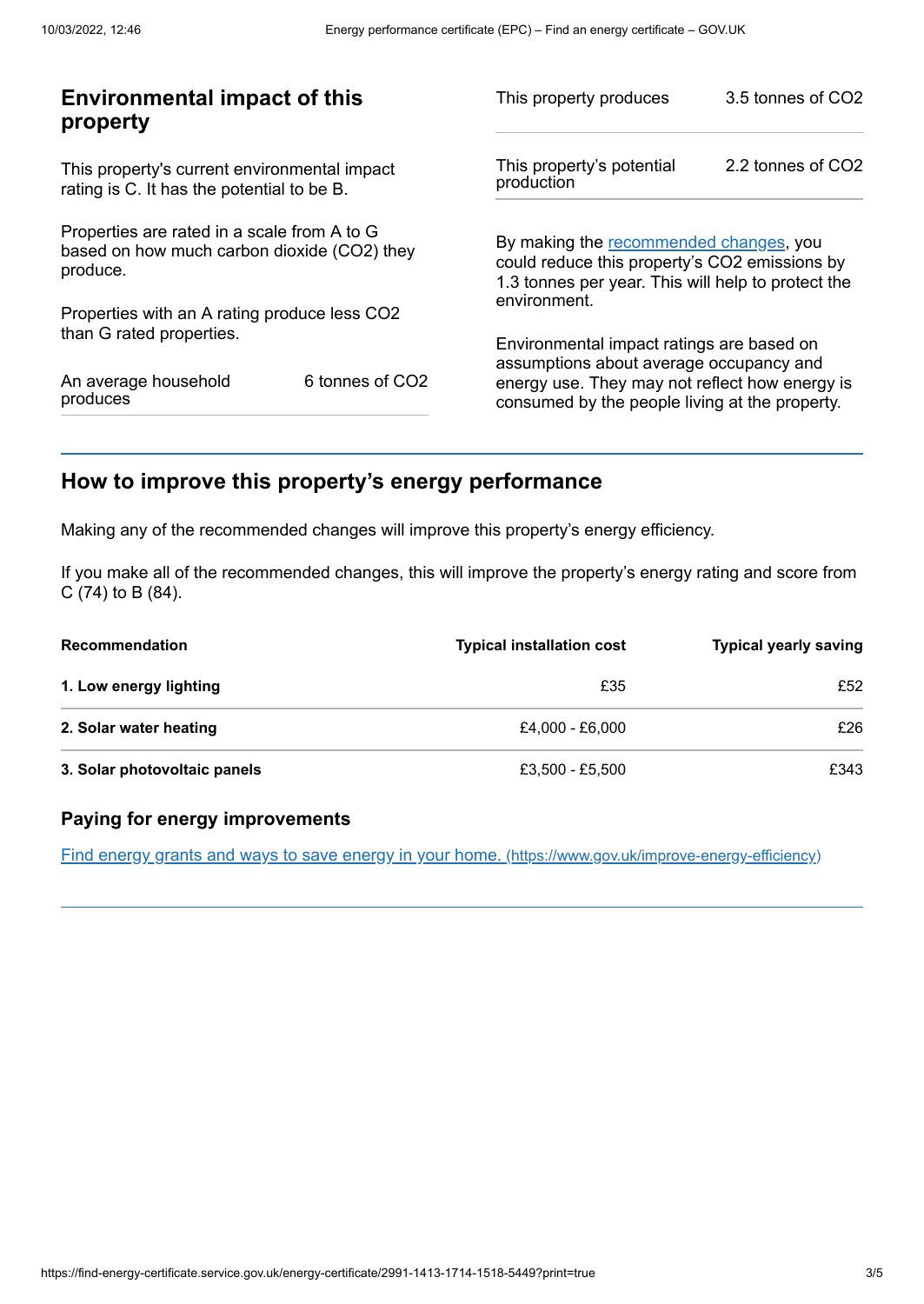### **Estimated energy use and potential savings**

| Estimated yearly energy<br>cost for this property | £776 |
|---------------------------------------------------|------|
| Potential saving                                  | £78  |

The estimated cost shows how much the average household would spend in this property for heating, lighting and hot water. It is not based on how energy is used by the people living at the property.

The estimated saving is based on making all of the [recommendations](#page-2-0) in how to improve this property's energy performance.

For advice on how to reduce your energy bills visit Simple Energy Advice [\(https://www.simpleenergyadvice.org.uk/\)](https://www.simpleenergyadvice.org.uk/).

### **Heating use in this property**

Heating a property usually makes up the majority of energy costs.

#### **Estimated energy used to heat this property**

| Space heating | 9087 kWh per year |
|---------------|-------------------|
| Water heating | 2109 kWh per year |

#### **Potential energy savings by installing insulation**

The assessor did not find any opportunities to save energy by installing insulation in this property.

You might be able to receive Renewable Heat Incentive payments [\(https://www.gov.uk/domestic](https://www.gov.uk/domestic-renewable-heat-incentive)renewable-heat-incentive). This will help to reduce carbon emissions by replacing your existing heating system with one that generates renewable heat. The estimated energy required for space and water heating will form the basis of the payments.